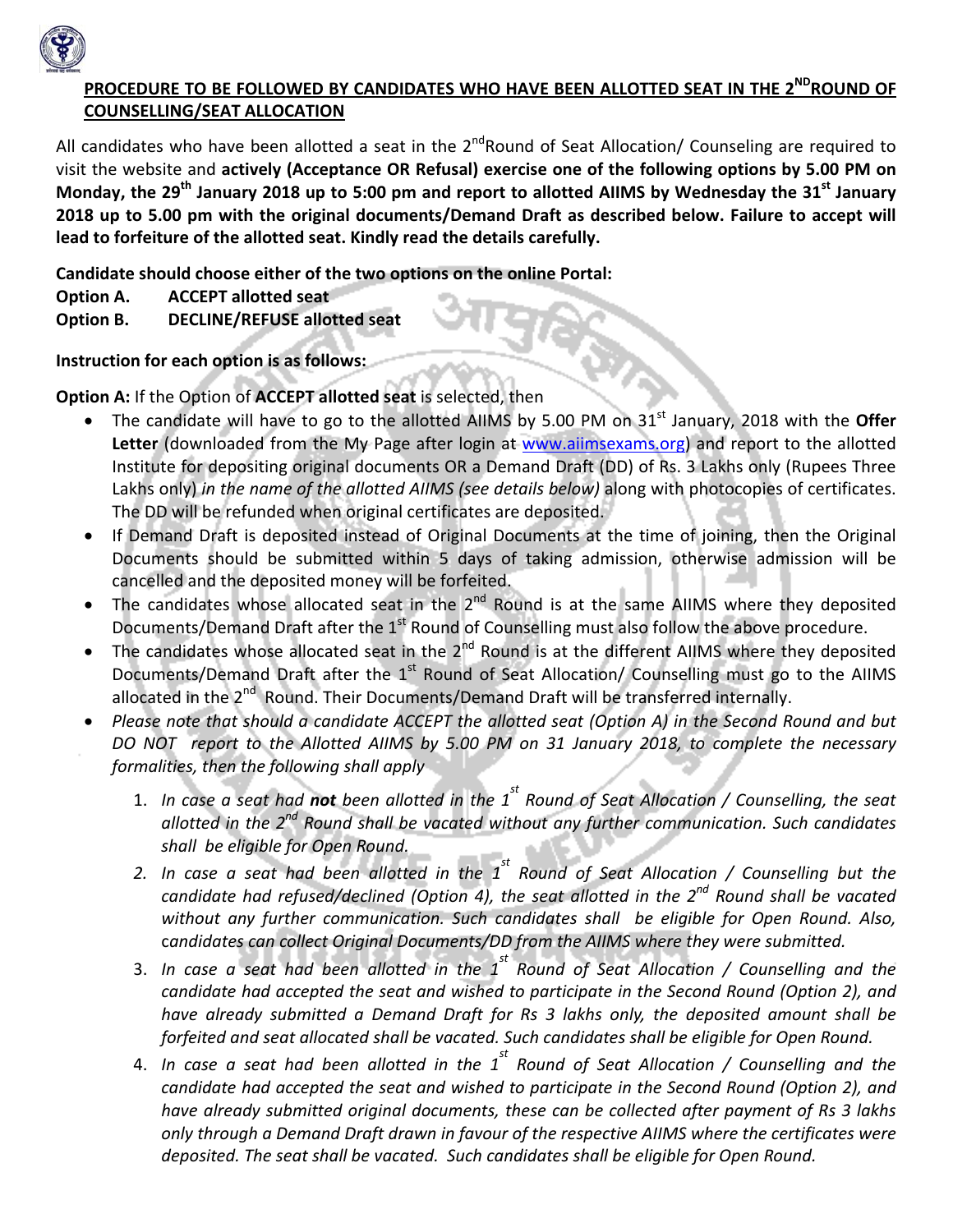

#### **Option B.** If the Option of **DECLINE/REFUSE allotted seat** is selected then,

- Candidates who have not been allotted a seat earlier in the  $1<sup>st</sup>$  Round of Seat Allocation / Counselling DO NOT have to visit the allotted AIIMS. Such candidates are eligible for the Open Round of Seat Allocation / Counselling.
- Candidates who were allotted a seat in the  $1<sup>st</sup>$  Round of Seat Allocation / Counselling and had chosen to Accept the allotted Seat in  $1<sup>st</sup>$  Round and wished to participate in the Second Round of Seat Allocation / Counselling (Option 2), and are desirous of getting back the deposited original certificates, are REQUIRED to visit the AIIMS where the certificates have been deposited to collect the original documents and submit a Demand Draft of Rs 3 lakhs only in favour of the respective AIIMS as mentioned below in this Result Notification. Such candidates shall be eligible for the Open Round of Seat Allocation / Counselling.
- Candidates who were allotted a seat in the First Round of Seat Allocation / Counselling and had chosen to Accept the allotted Seat in  $1<sup>st</sup>$  Round and wished to participate in the Second Round of Seat Allocation / Counselling (Option 2), and have submitted a Demand Draft of Rs 3 lakhs only in favour of the Director AIIMS, New Delhi, shall forfeit this amount. Such candidates shall be eligible for the Open Round of Seat Allocation / Counselling.
- Candidates who were allotted a seat in the 1<sup>st</sup> Round of Seat Allocation / Counselling and had chosen to Refuse /Decline the allotted Seat in  $1<sup>st</sup>$  Round and wished to participate in the  $2<sup>nd</sup>$  Round of Seat Allocation / Counselling (Option 4), and have either submitted original documents or a Demand Draft of Rs 3 lakhs only in favour of the Director AIIMS, New Delhi are REQUIRED to visit the AIIMS where the original documents / Demand Draft were submitted to collect them back. Such candidates shall be eligible for the Open Round of Seat Allocation / Counselling.

#### **IMPORTANT**

Those who have been allocated a seat in the second round of seat allocation / counselling but DO NOT actively choose either to Accept or Decline/Refuse the offer (Option A or Option B) BY 5.00 PM on 29<sup>th</sup> January 2018, and complete the necessary formalities by 5.00 PM on 31<sup>st</sup> January 2018 shall be deemed to have declined/refused **the offer. The seat shall be declared as vacant.**

# **POLICY REGARDING THE DEPOSITING OF DOCUMENTS/CERTIFICATES/DD**

**The claim to allotted seat by candidates is subject to verification of the documents for eligibility as applicable as well as biometric verification of candidature.** If a candidate fails to submit required certificates (original or photocopies with DD) his/her candidature will be cancelled, the seat will be vacated.

# **List of Documents/Certificates that are required to be deposited in Original OR photocopy along with Demand Draft as applicable.**

- i) Offer Letter
- ii) Registration Slip
- iii) Admit Card issued by AIIMS.
- **iv)** Mark Sheets of MBBS/BDS 1st, 2nd and 3rd Professional Examinations.
- v) MBBS/BDS Degree Certificate.
- vi) Internship Completion Certificate/Certificate from the Head of Institution or College that the candidate will be completing the internship by **30thJanuary 2018**.
- vii) Permanent/Provisional Registration Certificate issued by MCI or DCI/State Medical or Dental Council.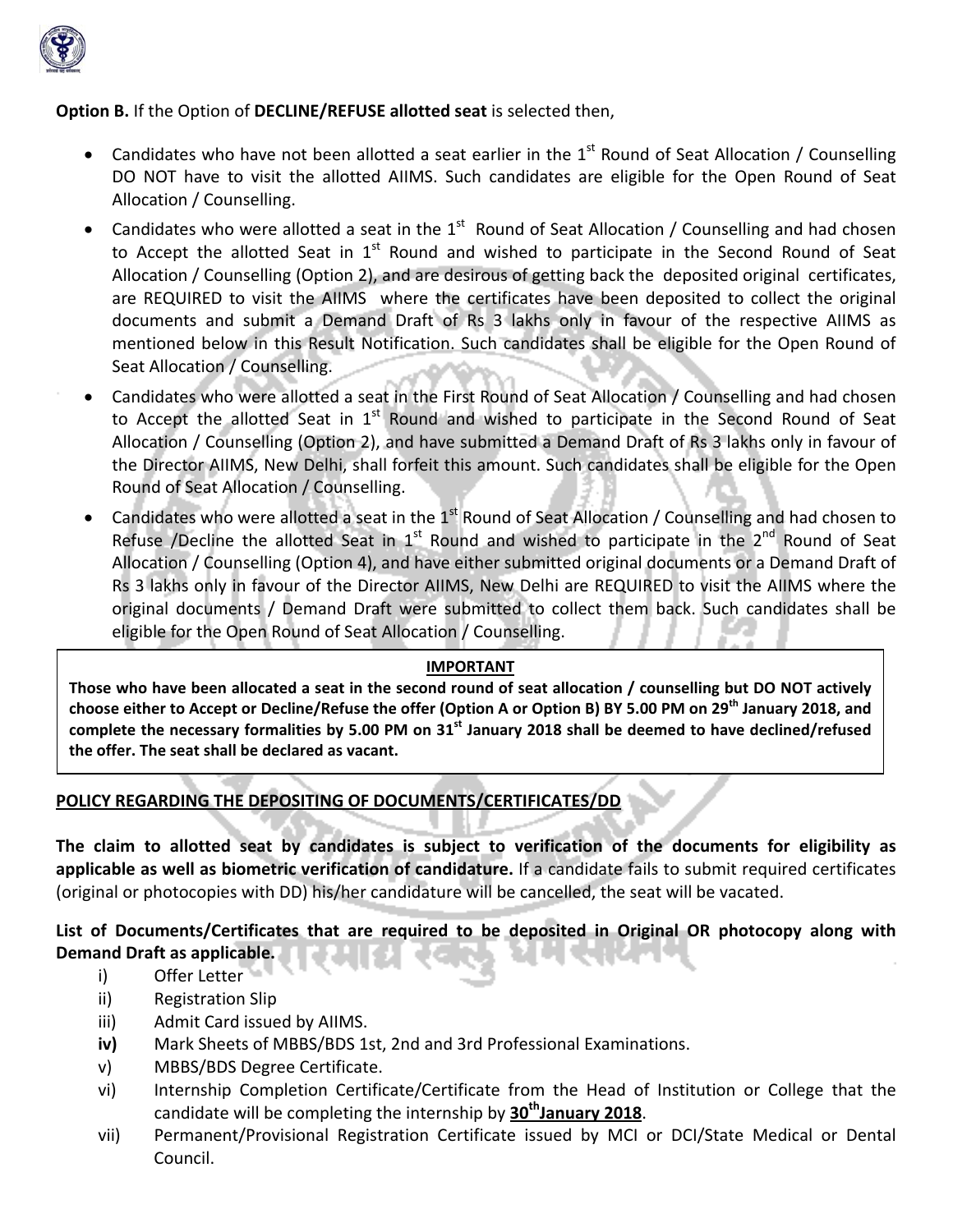

- viii) High School/Higher Secondary Certificate/Birth Certificate in proof of date of birth. (Matriculation)
- ix) The Candidate should also bring the following certificate, if applicable:
	- a. SC/ST Certificate issued by the competent authority and should be in English or Hindi in language. Community should be clearly mentioned in the certificate.
	- b. OBC Certificate issued by the competent authority for central Govt. jobs/for admission in Central Govt. College/Institute. The sub‐caste should tally with the Central List of OBC. OBC Candidates should not belong to Creamy Layer. OBC certificate must be in the **Central Govt. Format** as prescribed in the prospectus.
	- c. Physical Disability Certificate issued from a duly constituted and authorized Medical Board as mentioned in the prospectus.
	- d. **Candidates must note that a certificate from any other person/authority will not be accepted and no further correspondence in this regard shall be entertained. The name, designation and the seal of the officer should be legible in the certificate.**